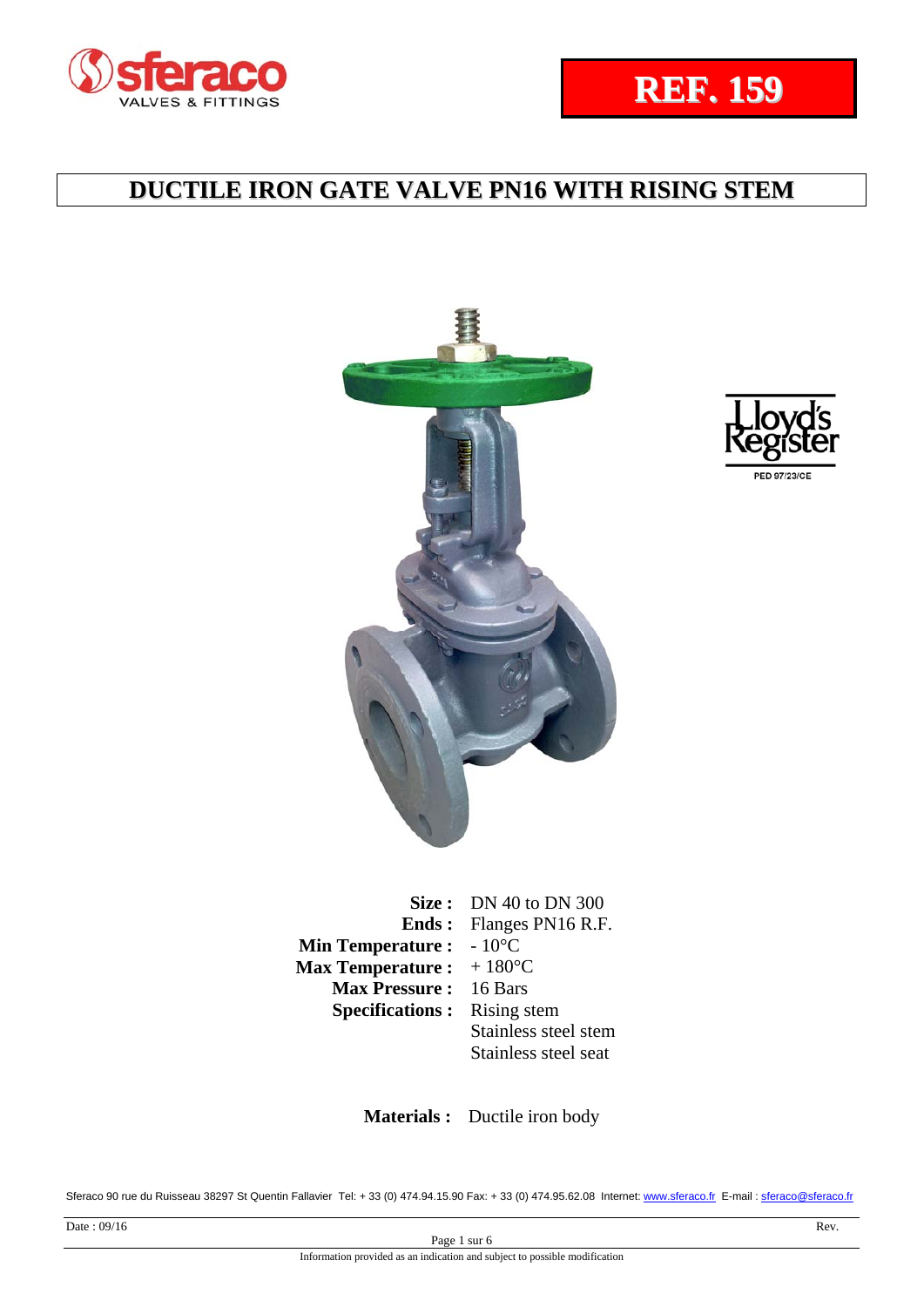#### *SPECIFICATIONS :*

- Single wedge disc
- Graphite packing
- Rising stem
- Stainless steel stem
- Stainless steel seat
- Flanges R.F. PN16
- Painting RAL 7011 grey color, 90 µm thickness for body
- Painting RAL 6032 green color for handwheel

### *USE :*

- For common fluids
- Min and max Temperature Ts :  $10^{\circ}$ C to +  $180^{\circ}$ C
- Max Pressure Ps : 16 bars

### *RANGE :*

Ductile iron body flanged R.F. PN16 **Ref. 159 from** DN 40 to DN 300

### *TORQUE VALUES ( Nm without safety coefficient ) :*

| <b>DN</b>   | 40 | 50 | 65 | 80 | 100 | 125 | 150 | 200 | 250 | 300 |
|-------------|----|----|----|----|-----|-----|-----|-----|-----|-----|
| Torque (Nm) | 55 | 55 | 55 | 60 | 85  | 115 | 125 | 135 | 192 | 192 |

### *LEAKAGE RATE ( WITH WATER AT 20°C ) :*

| <b>DN</b> | Leakage rate (ml/s) |
|-----------|---------------------|
| 40        | 0.024               |
| 50        | 0.03                |
| 65        | 0.039               |
| 80        | 0.048               |
| 100       | 0.06                |
| 125       | 0.075               |
| 150       | 0.09                |
| 200       | 0.12                |
| 250       | 0.15                |
| 300       | 0.18                |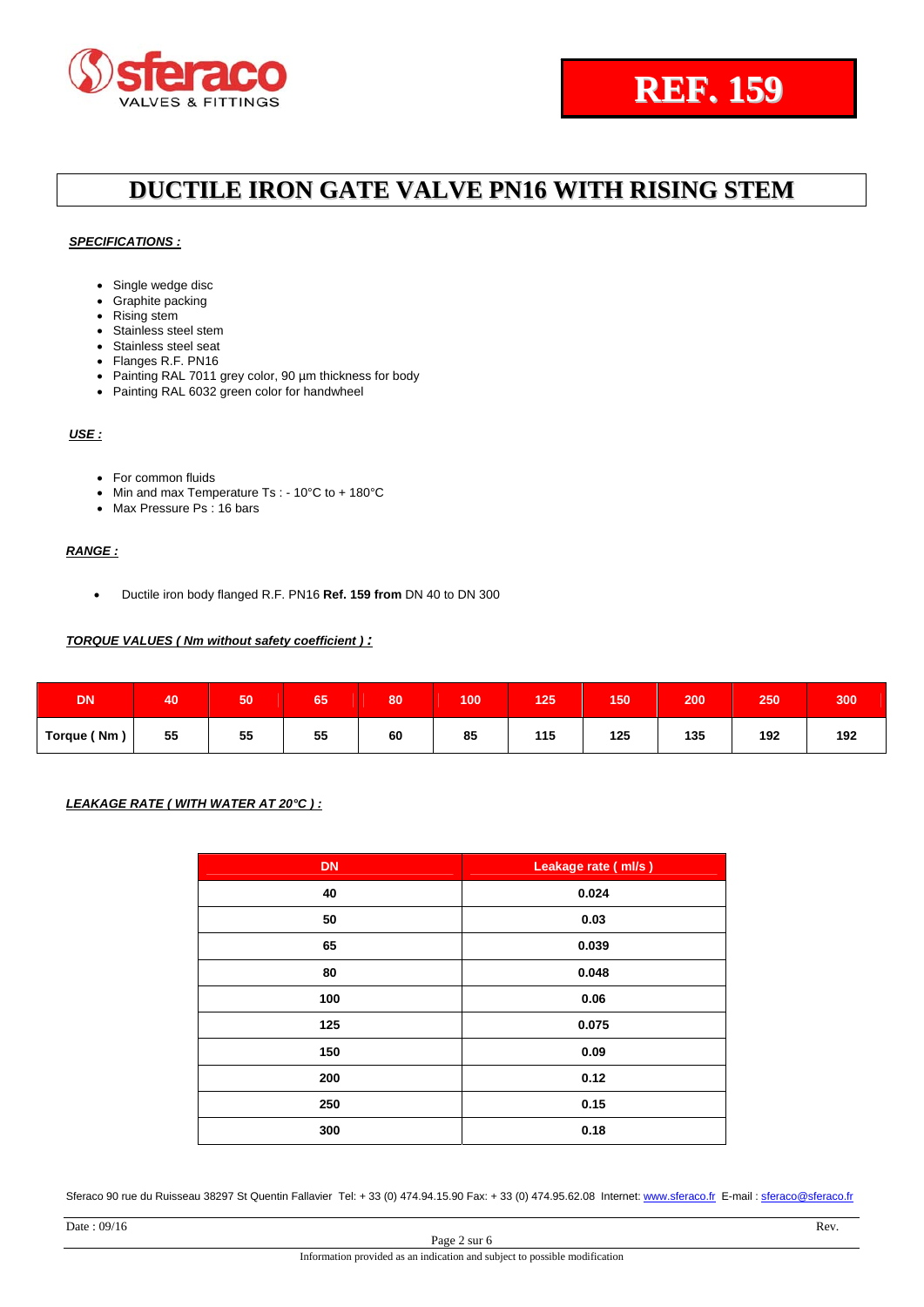### *MATERIALS :*

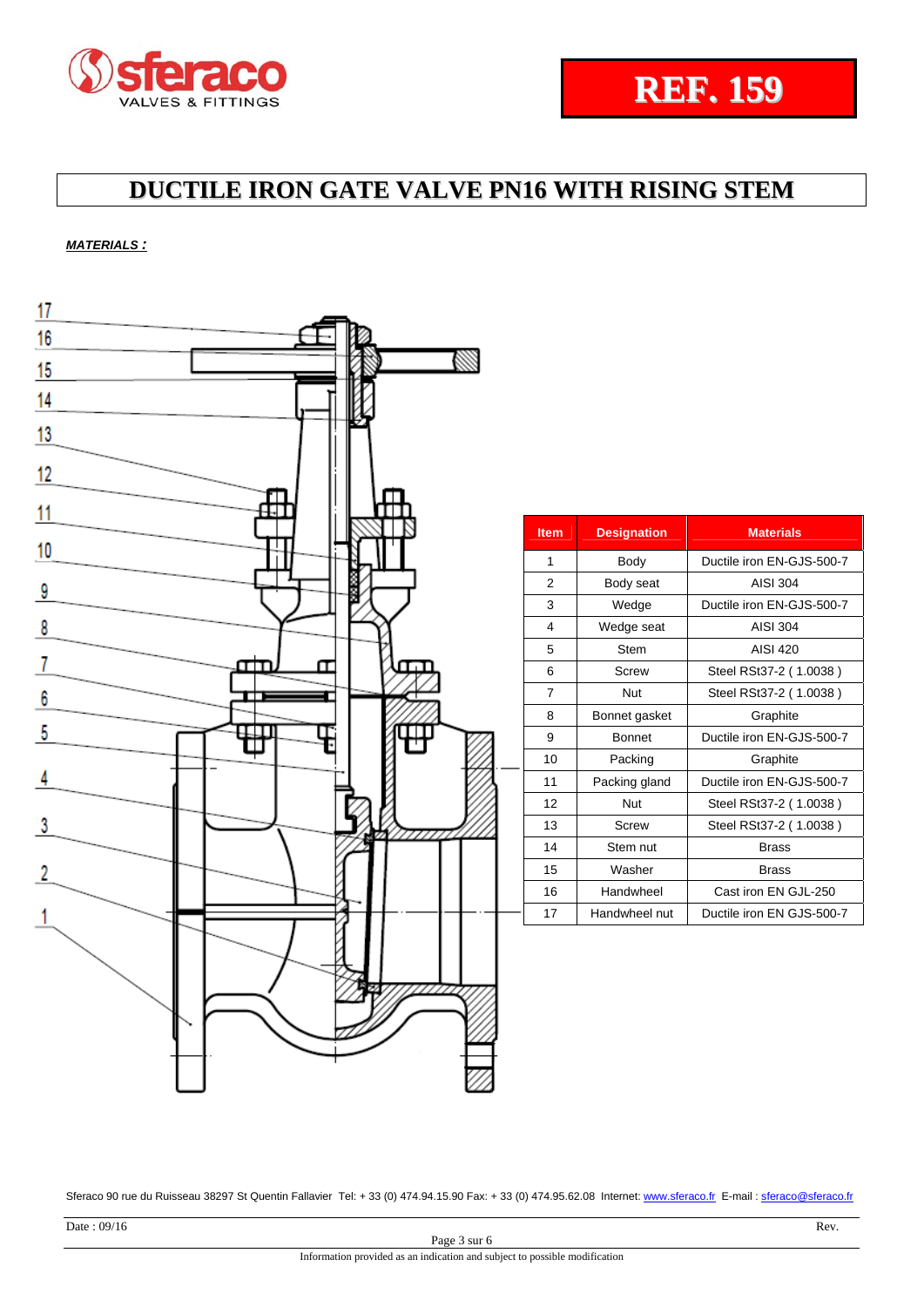## *SIZE ( in mm ) :*



|     | Ref.       | <b>DN</b>   | 40  | 50   | 65   | 80   | 100  | 125  | 150  | 200  | 250  | 300  |
|-----|------------|-------------|-----|------|------|------|------|------|------|------|------|------|
| 159 | L          | 140         | 150 | 170  | 180  | 190  | 200  | 210  | 230  | 250  | 270  |      |
|     | H (closed) | 244         | 254 | 294  | 331  | 385  | 457  | 545  | 683  | 823  | 952  |      |
|     |            | H (opened)  | 295 | 315  | 371  | 424  | 500  | 598  | 711  | 901  | 1093 | 1273 |
|     |            | Øν          | 160 | 160  | 160  | 160  | 200  | 200  | 250  | 250  | 320  | 320  |
|     |            | Weight (Kg) | 9.8 | 11.9 | 13.3 | 17.2 | 23.2 | 34.2 | 44.4 | 67.5 | 110  | 155  |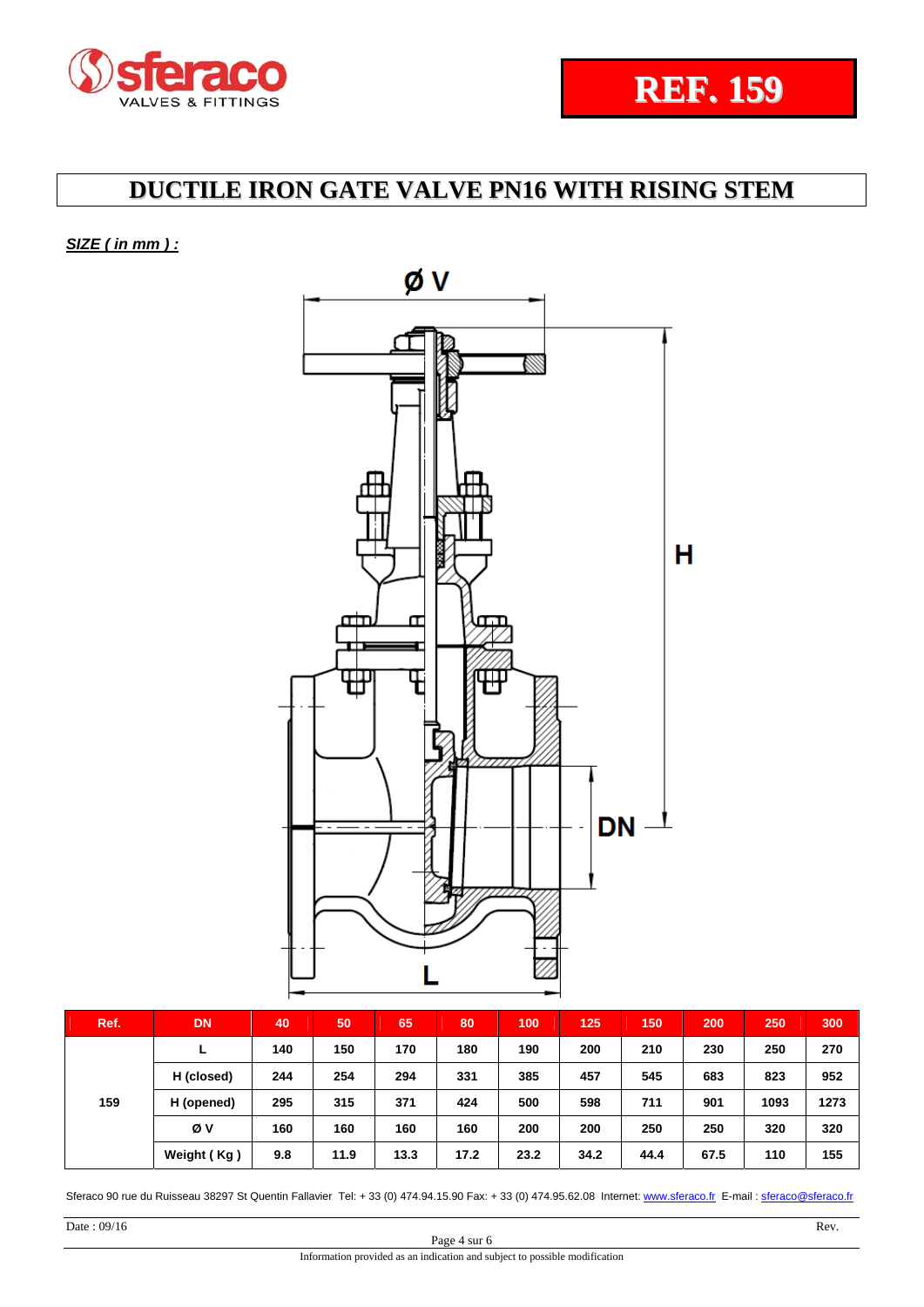## *FLANGES SIZE ( in mm ) :*



| Ref. | <b>DN</b>               | 40             | 50             | 65            | 80            | 100           | 125           | 150           | 200            | 250            | 300            |
|------|-------------------------|----------------|----------------|---------------|---------------|---------------|---------------|---------------|----------------|----------------|----------------|
| 159  | øс                      | 80             | 102            | 124           | 140           | 158           | 188           | 212           | 268            | 320            | 378            |
|      | ØD                      | 150            | 165            | 185           | 200           | 220           | 250           | 285           | 340            | 405            | 460            |
|      | ØΚ                      | 110            | 125            | 145           | 160           | 180           | 210           | 240           | 295            | 355            | 410            |
|      | $Nb \times \emptyset$ L | 4 x 19         | $4 \times 19$  | $4 \times 19$ | $8 \times 19$ | $8 \times 19$ | $8 \times 19$ | $8 \times 23$ | $12 \times 23$ | $12 \times 28$ | $12 \times 28$ |
|      | b                       | 16             | 16             | 16            | 17            | 17            | 18            | 20            | 21             | 23             | 24             |
|      | е                       | $\overline{2}$ | $\overline{2}$ | $\mathbf{2}$  | $\mathbf{2}$  | $\mathbf{2}$  | 3             | 3             | 3              | 3              | 4              |

## *STANDARDS :*

- Fabrication according to ISO 9001 : 2008
- DIRECTIVE 97/23/CE : CE N° 0038 Risk Category III module H
- Pressure tests according to EN 12266-1, range B
- Length according to EN 558 series 14 ( DIN 3202 F4 )
- Flanged R.F. according to EN 1092-2 PN16
- Design according to DIN 3352